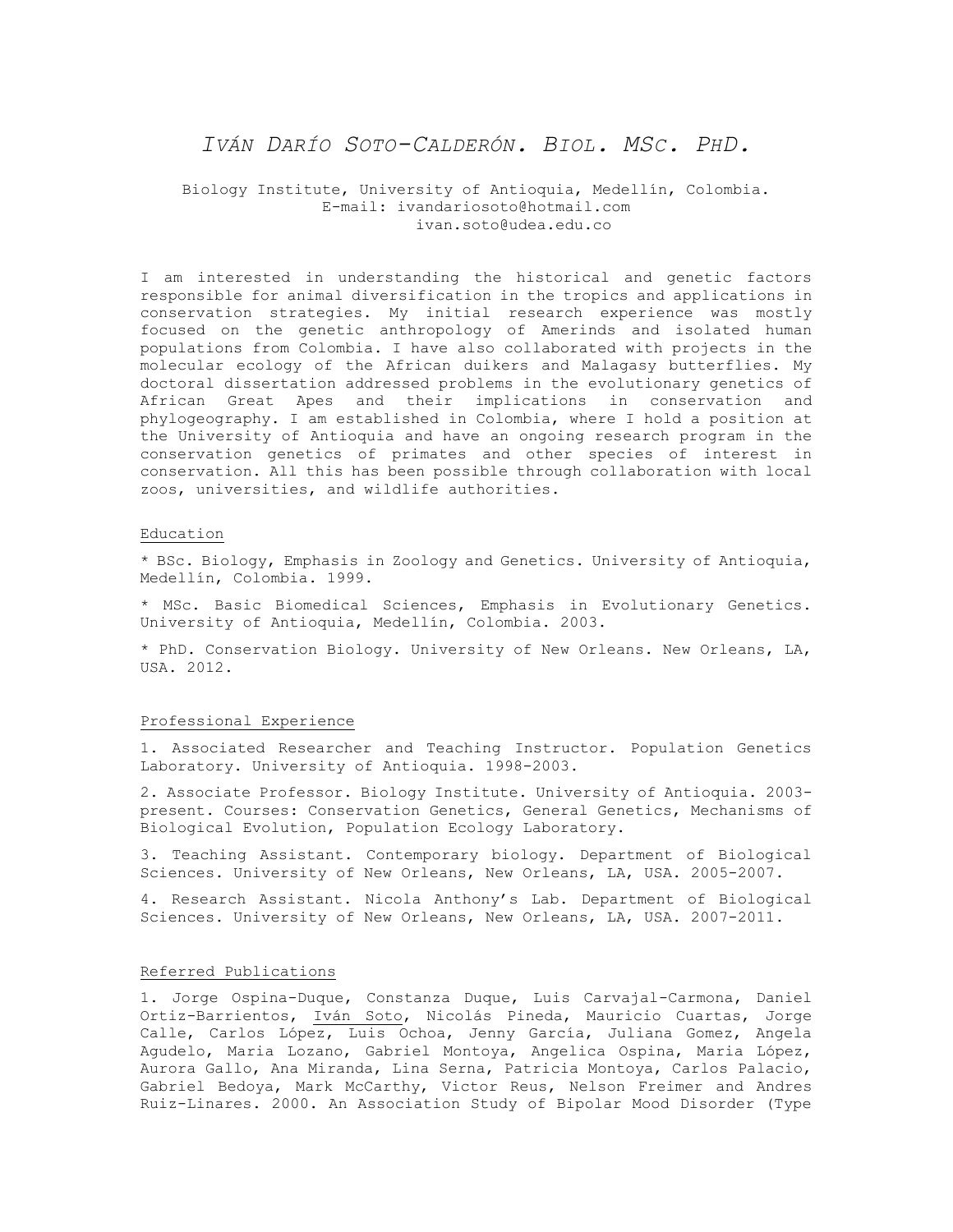I) with the 5-HTTLPR Serotonin Transporter Polymorphism in a Population Isolate from Colombia. *Neuroscience letters* 292: 199-202.

2. Carvajal-Carmona LG, Soto ID, Pineda N, Ortiz-Barrientos D, Duque C, Ospina-Duque JH, Montoya  $\overline{P}$ , Álvarez V, Bedoya G and Ruiz-Linares A. 2000. Strong Amerind/Caucasoid Gender Bias and Evidence of a Sephardic Contribution among the Founders of a Population in North West Colombia. *Am. J. Human Genet.* 67: 1287-1295.

3. Mesa N, Mondragón MC, Soto ID, Parra MV, Duque C, Ortiz-Barrientos D, García LF, Vélez ID, Bravo ML, Múnera JG, Bedoya G, Bortolini MC and Ruiz-Linares A. 2000. Autosomal, mtDNA and Y-Chromosome Diversity in Amerinds: pre and post-Columbian Patterns of Gene Flow in South America. *Am. J. Human Genet.* 67: 1277-1286.

4. Ospina-Duque J, Ochoa L, García J, López C, Calle J, Carvajal L, Soto I, Pineda N, Duque C, Miranda A, Cuartas M, Gómez J, Agudelo A, Montoya G, López M, Gallo A, Montoya P, Palacio C, Bedoya G, McCarthy M, Reus V, Freimer N, Ruiz-Linares A. 2001. Loci Genéticos Asociados al Trastorno Bipolar: Estudios en Población Colombiana. *Rev. Col. Psiqu.* 30 (3): 239- 247.

5. Bedoya G, Montoya P, Garcia J, Soto I, Bourgeois S, Carvajal L, Labuda D, Alvarez V, Ospina J, Hedrick PW, Ruiz-Linares A. 2006. Admixture dynamics in Hispanics: a shift in the nuclear genetic ancestry of a South American population isolate. *Proc. Natl. Acad. Sci. USA.* 103 (19):7234- 7239.

6. Bedoya G, García J, Montoya P, Rojas W, Amézquita ME, Soto I, López MC, Ospina-Duque J, Ruiz-Linares A. 2006. Análisis de isonimia entre poblaciones del noroeste de Colombia. *Biomédica*. 26: 538-545.

7. Soto-Calderón ID, Ntie S, Mickala P, Maisels F, Wickings EJ, Anthony NM. 2009. Effects of Storage Type and Time on DNA Amplification Success in Tropical Ungulate Faeces. *Molec. Ecol. Resour.* 9: 471-479.

8. Linares M, Soto-Calderón ID, Lees DC, Anthony N. 2009. High mitochondrial diversity in geographically widespread butterflies of Madagascar: a test of the DNA barcoding approach. *Molec. Phylog. Evol.*  50: 485-495.

9. Jensen-Seaman MI, Wildschutte JVH, Soto-Calderón ID, Anthony NM. 2009. A Comparative Approach Shows Differences in Patterns of Numt Insertion During Hominoid Evolution. *J. Mol. Evol.* 68: 688-699.

10. Ntie S, Soto-Calderón ID, Eaton MJ, Anthony 2010. Cross-species amplification of bovid microsatellites in central African duikers (genus *Cephalophus*) and other sympatric artiodactyls. *Molec. Ecol. Resour.* 10: 1059-1065.

11. Soto-Calderón ID, Lee EJ, Jensen-Seaman MI, Anthony NM. 2012. Factors Affecting the Relative Abundance of Nuclear Copies of Mitochondrial DNA (Numts) in Hominoids. *J. Mol. Evol.* 75: 102-111.

12. Rojas W, Campo O, García J, Soto I, Duque C, Bedoya G, Ruiz-Linares A. 2012. Coancestría de apellidos y linajes del cromosoma Y en el noroeste de Colombia. *Rev. Col. Antrop.* 48: 49-79.

13. Acevedo-Garcés JA, Álvarez-Cardona J, Vargas-Valencia V, Hernández-Castro C, García-Montoya GM, Soto-Calderón ID. 2014. Clinical and parasitological evaluation of white-footed tamarins (Primates: Cebidae: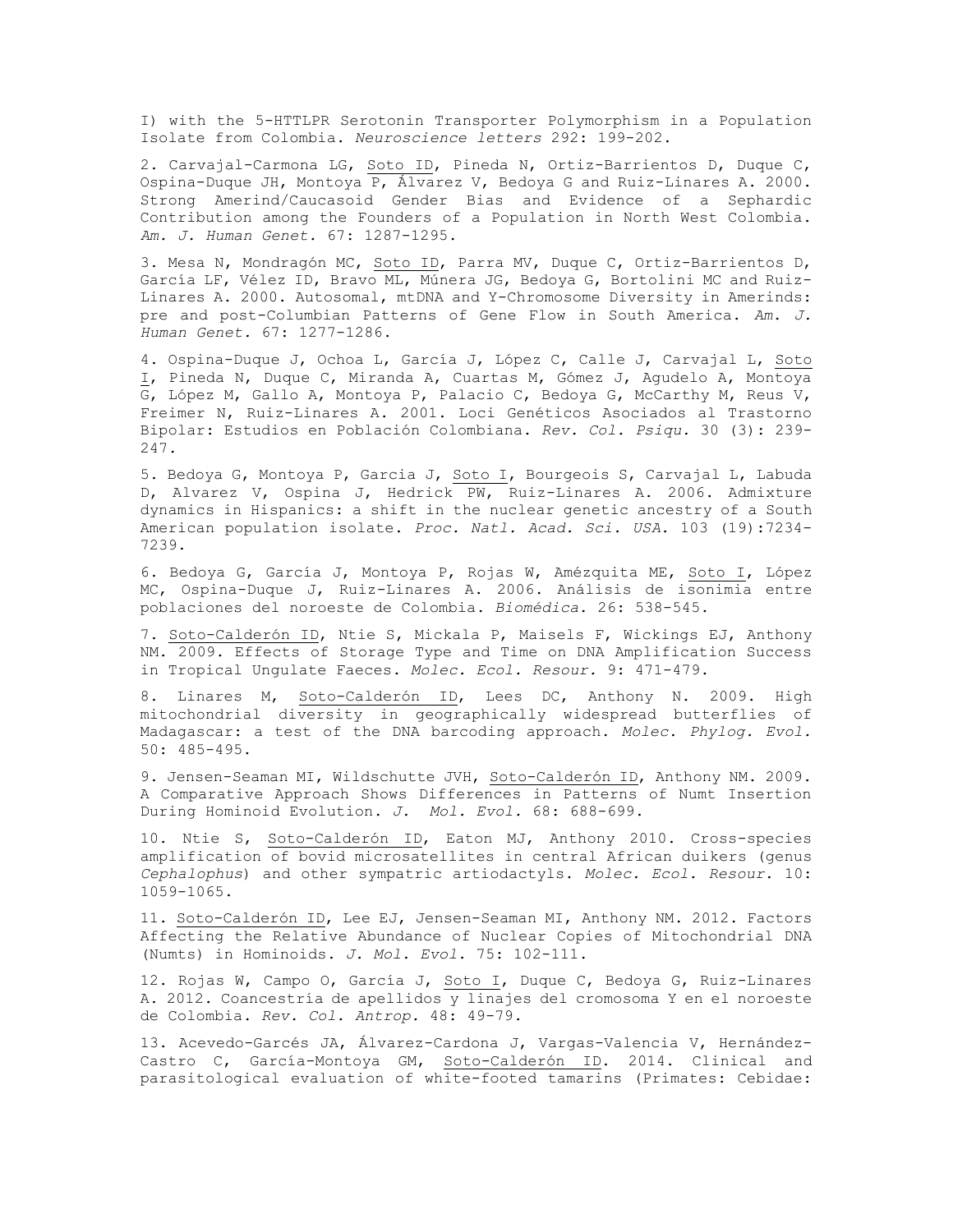*Saguinus leucopus*) from two free-range populations located in San Carlos and San Rafael (Antioquia, Colombia). *Rev. CES Med. Vet. Zoot.* 9: 68-83.

14. Das E, Hergenrother SD, Soto-Calderón ID, Dew JL, Anthony NM, Jensen-Seaman MI. 2014. Complete mitochondrial genome sequence of the eastern gorilla (*Gorilla beringei*) and implications for African ape biogeography. *J. Hered.* 105: 752-761.

15. Soto-Calderón ID, Clark NJ, Wildschutte JVH, DiMattio K, Jensen-Seaman MI, Anthony NM. 2014. Identification of Species-specific Nuclear Insertions of Mitochondrial DNA (numts) in Gorillas and their Potential as Population Genetic Markers. *Mol. Phylog. Evol.* 81: 61-67.

16. Soto-Calderón ID, Dew JL, Bergl RA, Jensen-Seaman MI, Anthony NM. 2015. Admixture between Historically Isolated Mitochondrial Lineages in captive Western Gorillas: Recommendations for Future Management. *J. Hered.* 106: 310-314.

17. Soto-Calderón ID. 2015. Conservación de la Biodiversidad en Colombia: Acción y Reversión de los Procesos de Extracción. *Bol. Col. Biol. Evol.*  $3(1): 12-13.$ 

18. Londoño-Díaz N, Cerón-Muñoz MF, Soto-Calderón ID. 2016. Genetic diversity of Senepol cattle in Colombia using ten multiplexed microsatellites. *Livestock Res. Rural Development*. 28: 137.

19. Soto-Calderón ID, Acevedo-Garcés YA, Álvarez-Cardona J, Hernández-Castro C, García-Montoya GM. 2016. Physiological and parasitological implications of living in a city: the case of the white-footed tamarin (*Saguinus leucopus*). *Am. J. Primat.* 78: 1272–1281.

20. Franco-Gutiérrez LJ, Álvarez-Cardona J, Soto-Calderón ID. (2017). Sex identification of Neotropical macaws (*Ara* spp.) from invasive and noninvasive samples. *Ornit. Col*. 16: eNB03.

21. Soto-Calderón ID, Acevedo-Garcés YA, Restrepo-Agudelo T, Llinás-Guerrero JC, Rivillas-Puello Y, López JB. (2018). Phenotypic, Genetic, and Cytogenetic evidence of Hybridization Between Species of Trans-Andean Tamarins (Genus *Saguinus*). Int. J. Primat. 39:1022-1038.

22. Soto-Calderón ID, Acevedo-Garcés, Y. A., Restrepo-Agudelo, T., Llinás-Guerrero, J. C., Rivillas-Puello, Y., & López, J. B. (2019). Correction to: Phenotypic, Genetic, and Cytogenetic Evidence of Hybridization between Species of Trans-Andean Tamarins (Genus *Saguinus*). Int. J. Primat. 40 71-71.

23. Soto-Calderón ID. (2019). Conservación de Fauna Silvestre Urbana: El Reto de una Ciudad. Experimenta. 11: 40-45.

24. Trends in the Use of Studbooks in Captive Breeding Programs of Neotropical Primates.

25. Muñoz-Lora ML, Gómez-Cadenas K, Falla AC, Soto-Calderón ID. (Accepted). Neotropical Primates.

26. Population genetic structure of the Aberdeen Angus cattle breed in Colombia. (Accepted). Moreno-Sierra AM, Cerón-Muñoz MF, Soto-Calderón ID.

#### Oral Presentations

\* 34th Meeting of the Colombian Association of Biological Sciences. Cali, Colombia. October 27-30, 1999.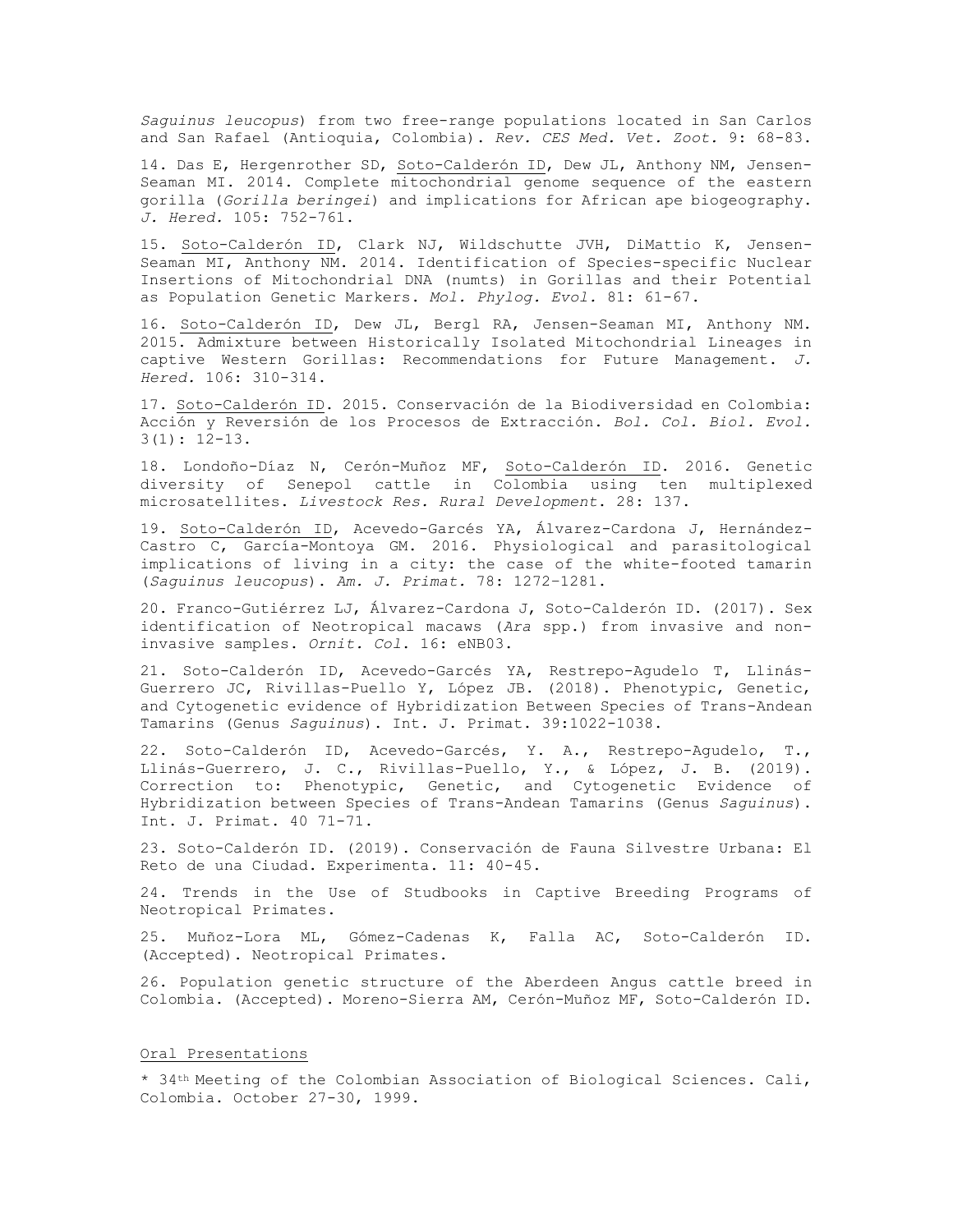\* 4th Colombian and 1st International Meeting of Genetics. Popayán, Colombia. February 21-25, 2000.

\* 35th Meeting of the Colombian Association of Biological Sciences. Medellín, Colombia. October 10-13, 2000.

\* 1st Symposium of Genetics and Molecular Biology. Neiva, Colombia. February 16-17, 2001.

\* "Human Genome and Complex Traits". In: 2nd Journeys of the College of Neuropsicopharmacology of the Litoral". Santa Fe, Argentina. August 16- 17, 2001.

\* "Genetics for Medical Doctors". In: 2nd Journeys of the College of Neuropsicopharmacology of the Litoral". Santa Fe, Argentina. August 16- 17, 2001.

\* 38th Meeting of the Colombian Association of Biological Sciences. Armenia, Colombia. October 7-10, 2003.

\* 8th Colombian and 5th International Meeting of Genetics. Barranquilla, Colombia. February, 2004.

\* "Isolation, characterization and population genetic analysis of nuclear integrations of mitochondrial DNA (NUMTs) in African great apes". In: Gulf Coast Conservation Biology Symposium. Audubon Center for Research of Endangered Species. New Orleans, LA, USA. October 2, 2008.

\* "Factors affecting the relative abundance of nuclear copies of the mitochondrial control region (Numts) in great apes". In: Evolution Meeting. University of Oklahoma. Norman, OK, USA. June 17-21, 2011.

\* "Factors affecting the relative abundance of nuclear copies of the mitochondrial control region (Numts) in great apes". In: Third Symposium of the Colombian Network of Evolutionary Biology. Medellín, Colombia. July 26, 2011.

\* "Distribution of the mitochondrial and nuclear genetic diversity in social groups of the Colombian endemic primate (*Saguinus leucopus*)." In: 1st Conservation Genetics Latin American Meeting. Macuto, Vargas State, Venezuela. May 5-9, 2014.

\* "Captive populations and preservation of the genetic diversity of threatened species: The case of lowland gorillas in U.S. zoos." In: 1st Conservation Genetics Latin American Meeting. Macuto, Vargas State, Venezuela. May 5-9, 2014.

\* "Controversial aspects of human sexuality: "Aberrant" cultural behaviors or biological elements of our Species?" In: 4th Seminar of History and Philosophy of Science. Medellín, Colombia. April 15-17, 2015.

\* "Population Genetic Structure of the White-footed Tamarin (*Saguinus leucopus*) and Implications for Conservation". In: 38th Annual Meeting of the American Society of Primatologists. Bend, Oregon, USA. June 18-21, 2015.

\* Population Genetic Structure of the White-footed Tamarin (*Saguinus leucopus*) and Implications for Conservation". In: 5th Colombian Symposium of Evolutionary Biology. Armenia, Quindío, Colombia. August 5-6, 2015.

\* "Threats and conservation of the 'Mono Tití Paisa' (*Saguinus leucopus*) in the Metropolitan Area of Medellín." In: Forum: Conservation of the White-footed Tamarin. Medellín, Antioquia, Colombia. November 27, 2015.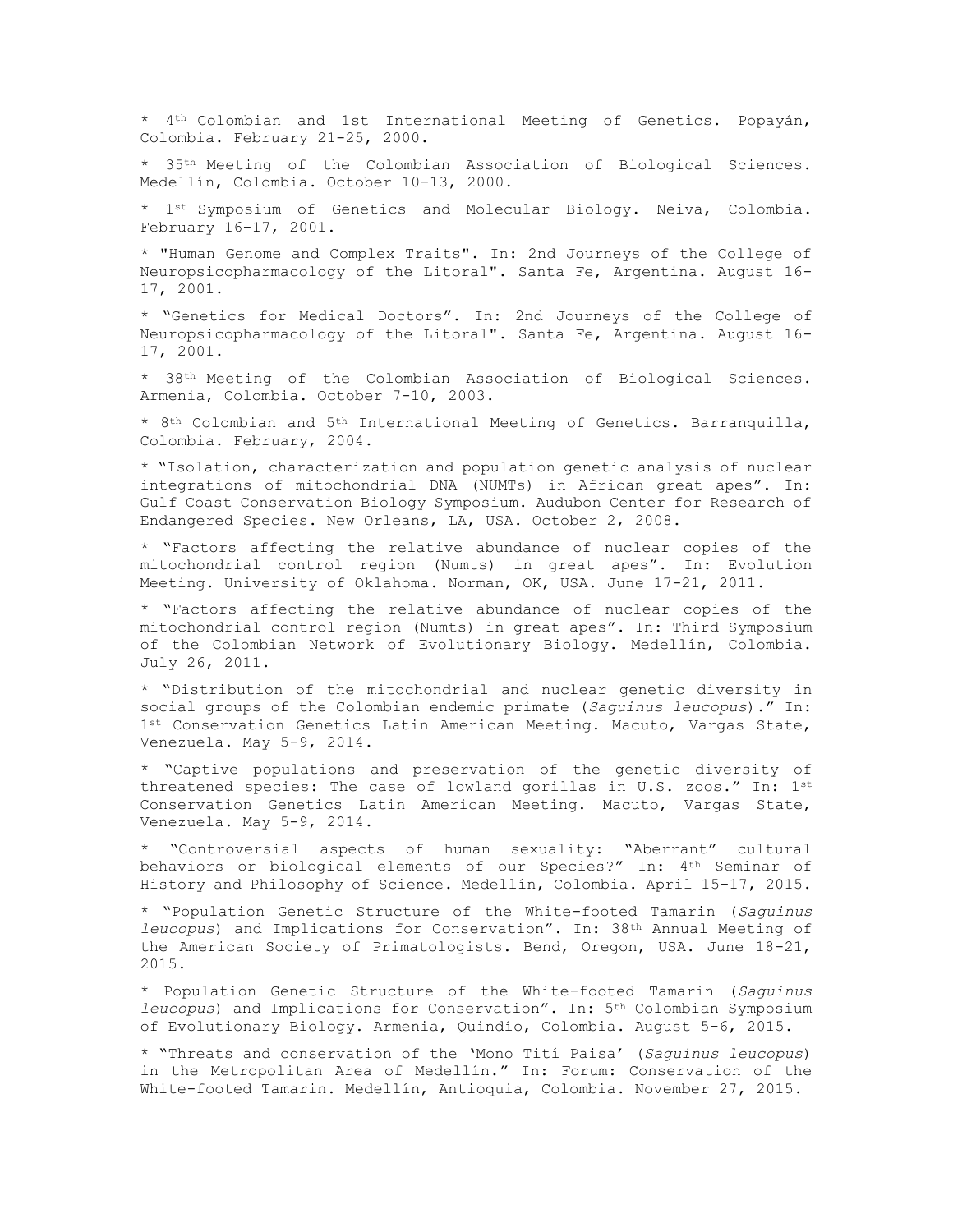\* "Research for Conservation." In: Ibero-American Sustainability Week. Medellín, Antioquia, Colombia. April 21, 2016.

\* "Implementation of Genetic Tools for Conservation of Primates in Colombia." In: 14th Colombian and 8th International Meeting of Human Genetics (Conservation Genetics Symposium). Bucaramanga, Santander, Colombia. October 27-29, 2016.

\* "Conservation Biology of the White-footed tamarin (*Saguinus leucopus*)." In: 4th Workshop of Welfare and Management of the White-footed tamarin: Advances in Research and Conservation. Girardot, Cundinamarca, Colombia. December 5-8, 2016.

\* "Biology and Conservation of Primates." In: Mondays of Science, School of Exact and Life Sciences, University of Antioquia. July 17, 2017.

\* "Conservation Genetics of the White-footed tamarin (*Saguinus leucopus*): A heavily trafficked primate in Colombia." In: 3rd Latin American Meeting of Primatology. Xalapa, Veracruz, Mexico. October 28 – November 1, 2017.

\* "Trends in the Use of Studbooks for Ex situ Conservation of Neotropical Primates." In: 5th Colombian Meeting of Zoology. Bogotá, Colombia. December 3-7, 2018.

\* "The Challenge of Conservation in Urban Settings: Experience with the White-footed Tamarin (*Saguinus leucopus*) in Medellín." In: 5th Colombian Meeting of Zoology. Bogotá, Colombia. December 3-7, 2018.

\* "Phenotypic, Genetic and Karyotypic Evidence of Hybridization between Trans-Andean Species of Tamarin (Genus *Saguinus*)." In: 5th Colombian Meeting of Zoology. Bogotá, Colombia. December 3-7, 2018.

\* "Alternatives for Conservation of the White-footed tamarin and other Heavily Trafficked Primates." In: Update Journey on Mammal Conservation. Medellín, Colombia. December 16. 2019.

\* "The Urban Tamarin: Conservation Experience at the University of Antioquia." In: Mondays of Science, School of Exact and Life Sciences, University of Antioquia. February 24, 2017.

# Posters, Videos and Abstracts

1. "Lack of Association between a Serotonin Transporter Promoter Polymorphism and BP1 in Antioquia, Colombia". Ospina-Duque J, Duque C, Carvajal-Carmona L, Cuartas M, Ortiz-Barrientos D, Soto I, Pineda N, Calle J, López C, Ochoa L, García J, Gómez J, Agudelo A, lozano M, Montoya G, Ospina A, López M, Gallo A, Miranda A, Serna L, Montoya P, Palacio C, Bedoya G, McCarthy M, Reus V, Freimer N and Ruiz Linares A. The American Journal of Medical Genetics 96 (4): 490. In: Eighth World Congress on Psychiatric Genetics. Versailles, France. August 27-31. 2000.

2. "Polimorfismos Genéticos en los Murciélagos de la Especie *Myotis nigricans*". (Genetic Polymorphisms in the Bat Species *M. nigricans*). G Gámez, ID Soto, D Ortiz, J Muñoz, G Bedoya and A Ruiz. IATREIA 13 (2): 110. In: 1st National Symposium of Basic Biomedical Sciences. University of Antioquia. Medellín, Colombia. June 1-3. 2000.

3. "Estudio de Simulación en 7 familias con Acidosis Tubular Renal Distal y Sordera Neurosensorial". (A Simulation Study in 7 families with Distal Tubular Renal Acidosis and Neurosensorial Deafness). LM Serna, JJ Vanegas, G Bedoya, LG Carvajal, ID Soto, J Pérez and A Ruiz. IATREIA 13 (2): 112.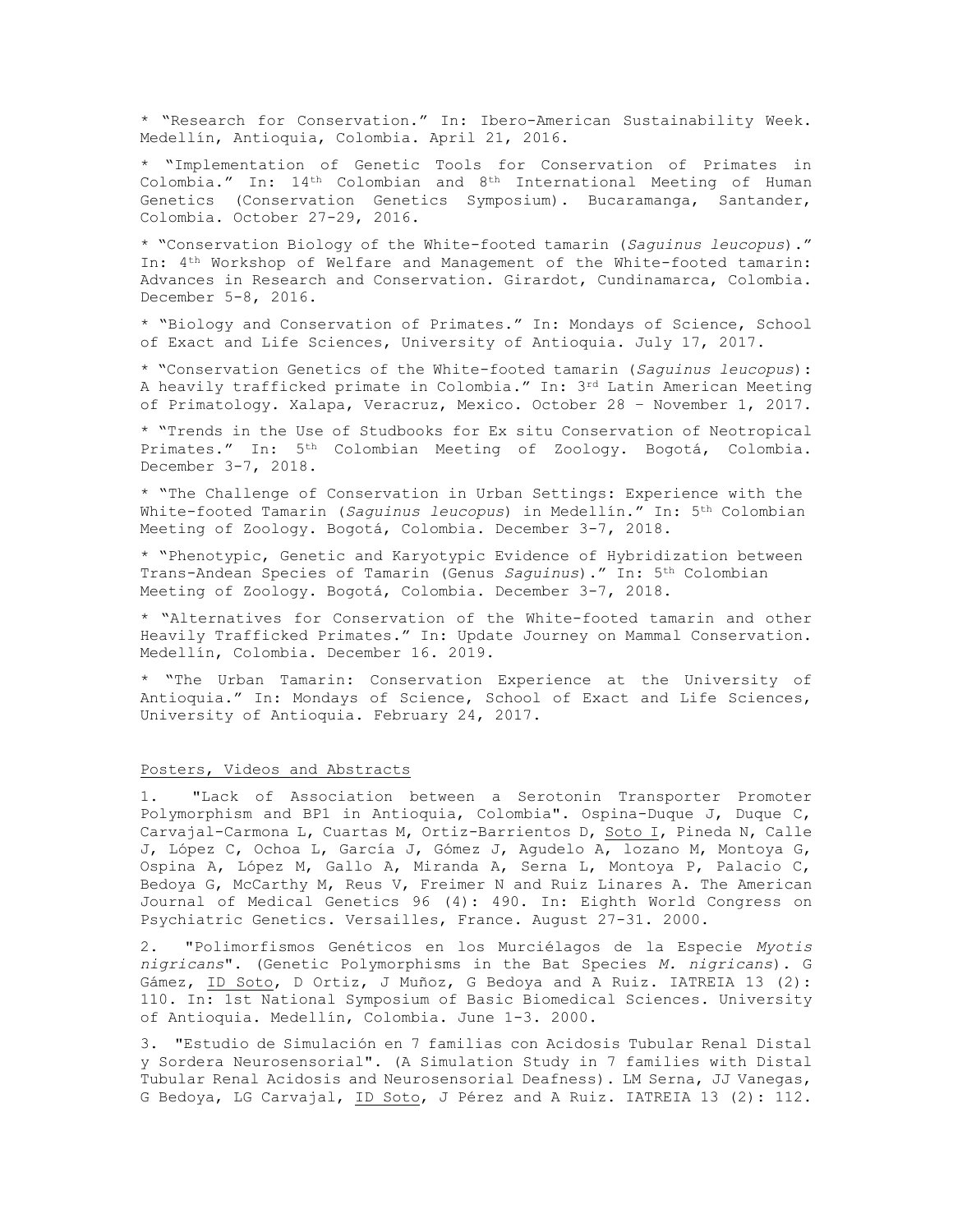In: 1st National Symposium of Basic Biomedical Sciences. University of Antioquia. Medellín, Colombia. June 1-3. 2000.

4. "mtDNA Diversity of Colombian Amerind Populations". MM Torres, D Ortiz-Barrientos, ID Soto, LG Carvajal, C Duque, G Bedoya, H Groot de Restrepo, A Ruiz-Linares. The American Journal of Human Genetics 67: 216. In: 50th Annual Meeting of the American Society of Human Genetics. Philadelphia, Pennsylvania, USA. October 3-7. 2000.

5. "A Comparison of Autosomal, mtDNA and Y-cromosome Diversity in Native South Americans". N mesa, MC Mondragon, ID Soto, MV Parra, C Duque, D Ortiz-Barrientos, JG Munera, LF Garcia, ID Velez, G Bedoya, MC Bortolini, A Ruiz-Linares. The American Journal of Human Genetics 67: 230. In: 50th Annual Meeting of the American Society of Human Genetics. Philadelphia, Pennsylvania, USA. October 3-7. 2000.

6. "Lack of Association between a Serotonin Transporter Promoter Polymorphism and Bipolar Disorder in Antioquia, Colombia". J Ospina-Duque, C Duque, L Carvajal-Carmona, D Ortiz-Barrientos, I Soto, N Pineda, M Cuartas, J Calle, C Lopez, L Ochoa, J Garcia, A Miranda, L Serna, P Montoya, C Palacio, G Bedoya, M McCarthy, V Reus, N Freimer, A Ruiz-Linares. The American Journal of Human Genetics 67: 239. In: 50th Annual Meeting of the American Society of Human Genetics. Philadelphia, Pennsylvania, USA. October 3-7. 2000.

7. "MtDNA Sequence Diversity in Antioquia (Colombia)". Ruiz-Linares A, Soto I, Duque C, Ospina J, Bedoya G, Carvajal-Carmona LG. The American Journal of Human Genetics 69 (4): 1247. In: 51st Annual Meeting of the American Society of Human Genetics. San Diego, California, USA. October 12-16. 2001.

8. "Genetic Diversity and Population Structure of Two Historically Related Latin-American Populations". Carvajal-Carmona LG, Ophoff R, Service S, Soto I, Hartiala J, Bedoya G, Ospina J, Reus V, Freimer NB, Ruiz-Linares A. The American Journal of Human Genetics 69 (4): 1384. In: 51st Annual Meeting of the American Society of Human Genetics. San Diego, California, USA. October 12-16. 2001.

9. "Inbreeding in Eastern Antioquia (Oriente), Colombia". Soto-Calderón I, Montoya P, Ospina J, Bedoya G, Ruiz-Linares A. The American Journal of Human Genetics 69 (4): 1414. In: 51st Annual Meeting of the American Society of Human Genetics. San Diego, California, USA. October 12-16. 2001.

10. "La Población Colombiana: Encuentro Genético de Dos Mundos" (The Colombian Population: Genetic Merge of Two Worlds). Ruiz-Linares A, Ospina-Duque C, Soto ID, Bedoya G, Palacio C, García J, Calle J, López C, Ochoa LG, Carvajal LG, Cuartas M, Ortiz-Barrientos D, Pineda N, Gómez J, Agudelo A, Lozano MC, Montoya G, López MC, Gallo A, Miranda A, Serna L, Montoya P, Duque C, Múnera A. Rev. Col. Psiqu. 30 (3): 283-284. Note in section: "Revista de Revistas" (Journal of Journals). 2001.

11. "Historia y Genética del Poblamiento de Marinilla y su Zona de Influencia". (History and Genetics of the Peopling of Marinilla and Related Zone). ID Soto, C López, P Montoya, J Ospina, G Bedoya and A Ruiz. IATREIA 14 (4): 315. In: 1st Inter-university Journeys of Biomedical Research. University of Antioquia. Medellín, Colombia. October 31 - November 1-2. 2001.

12. "Genetic Structure of a Culturally Conserved Afro-Colombian Population." I. Soto-Calderon, J. Lopera, MC. Mondragon, Y. Caicedo, L.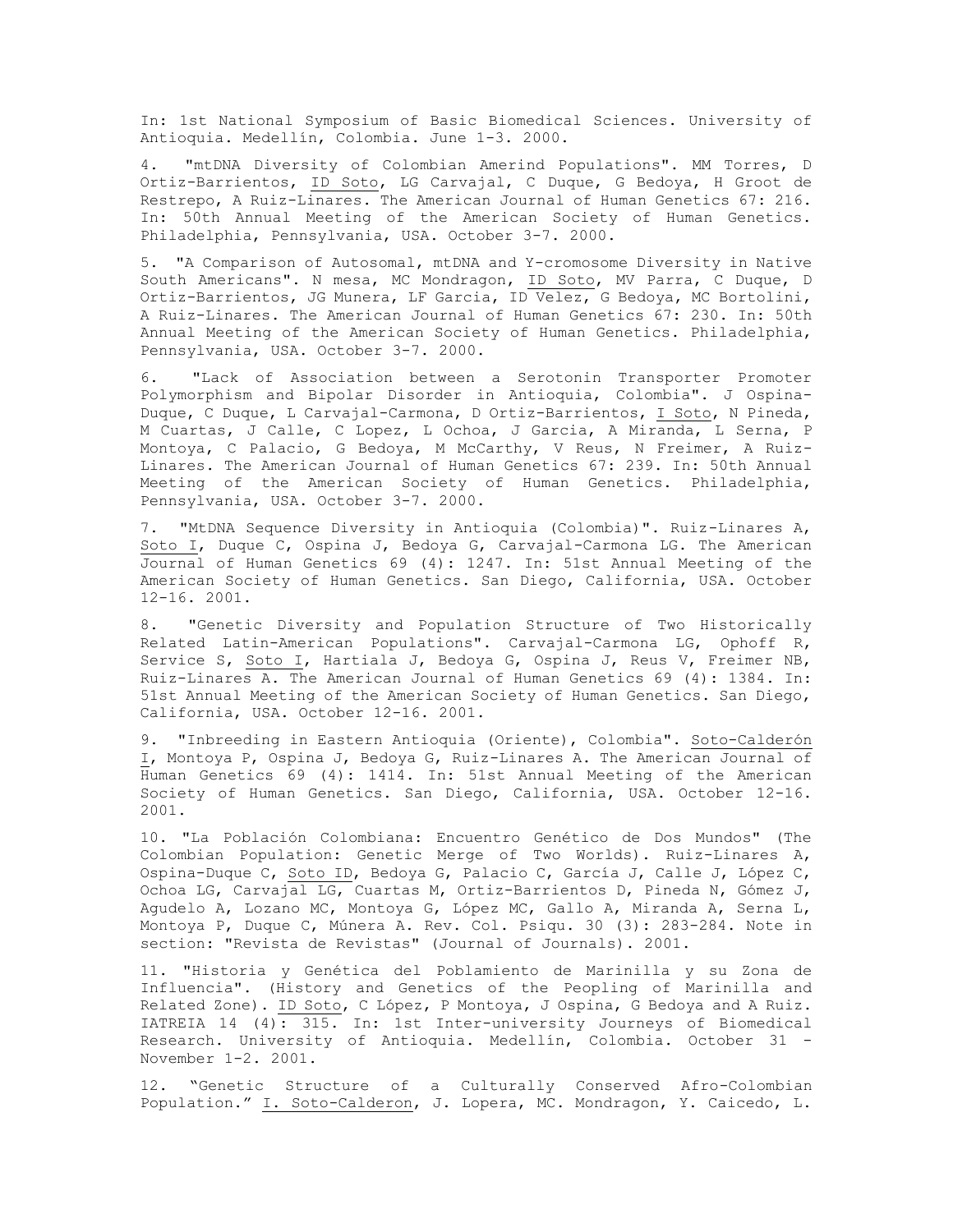Caraballo, G. Bedoya, A. Ruiz-Linares. In: 54th Annual Meeting of the American Society of Human Genetics.Toronto, Canada. October 26-30. 2004.

13. "Analysis of the Variability and the Genetic Structure of Four Threatened Species of *Dugandiodendron* (Magnoliaceae) in the Corantioquia jurisdictional Area by Amplified Fragments Length Polymorphisms (AFLPs)." In: 39th Meeting of the Colombian Association of Biological Sciences. Ibagué, Tolima, Colombia. October 12-15. 2004.

14. "Historical and Genetic Assessment of a Genetic Isolate in North-West Colombia." G. Bedoya, I. Soto-Calderon, J. Lopera, P. Montoya, V. Alvarez, A. Ruiz-Linares. In: 54th Annual Meeting of the American Society of Human Genetics. Toronto, Canada. October 26-30. 2004.

15. "Patterns of Insertion and Nucleotide Substitution of Nuclear Translocations of mitochondrial DNA in Great Apes." Soto-Calderón ID, Lee E, Jensen-Seaman MI, Anthony NM. In: Annual meeting of the Society for Molecular Biology and Evolution. University of Iowa, Iowa city, Iowa, USA. June 3-7. 2009.

16. "Relative Abundance of Nuclear Copies of the Mitochondrial Control Region in Great Apes". Soto-Calderón I, Lee EU, Jensen-Seaman M, Anthony N. In: NHLBI Mitochondrial Biology Symposium. National Institutes of Health. Bethesda, MD, USA. May 16-17. 2011.

17. "Multi-step Approach to Generation of mtDNA-free nuclear DNA from Nonhuman Primate Cells". Colvin AM, Carnahan-Craig SJ, Soto-Calderón ID, Anthony NM, Jensen-Seaman MI. In: Mid-West Ecology and Evolution Conference. University of Cincinnati, Cincinnati, OH, USA. March 23-25. 2012.

18. Geographic representation of the western gorilla diversity in USA zoos." Soto-Calderón ID, Dew L, Jensen-Seaman M, Anthony N. In: Annual Meeting of the American Society of Primatologists. San Juan, Puerto Rico. June 19-23. 2013.

19. "Blood values and parasitic infections of wild populations of the white-footed tamarin (*Saguinus leucopus*)." Soto-Calderón ID, Acevedo-Garcés YA, García-Montoya GM, Hernández-Castro C. In: Annual Meeting of the American Society of Primatologists. San Juan, Puerto Rico. June 19- 23. 2013.

20. "Distribución de la diversidad genética mitocondrial y nuclear del tití gris (*Saguinus leucopus*) en Poblaciones Naturales del Departamento de Antioquia". (Distribution of the mitochondrial and nuclear genetic diversity of the White-Footed Tamarin [*S. leucopus*] in Free-range Populations in the Antioquia Department). Soto-Calderón ID, Acevedo-Garcés YA. In: 4th Colombian Zoology Meeting. Cartagena, Colombia. December 1-5, 2014.

21. "Evaluación Clínica, nutricional y comportamental de tití gris (Primates: *Saguinus Leucopus*) en un Contexto Urbano de Medellín". (Clinical, Nutritional and Behavioral Evaluation of the White-Footed Tamarin [Primates: *S. leucopus*] in the Urban Context of the City of Medellín). Soto-Calderón ID, Acosta-Madrigal T, Jurado-Gutiérrez AM, Restrepo-Monsalve L, Mesa-Alarcón V, Delgado-Villegas V. In: 4th Colombian Zoology Meeting. Cartagena, Colombia. December 1-5, 2014.

22. "Valoración clínica y parasitológica del tití gris (Callitrichidae: *Saguinus leucopus*) en Poblaciones Naturales en el Departamento de Antioquia (Colombia)". (Clinical and Parasitological Assessment of Free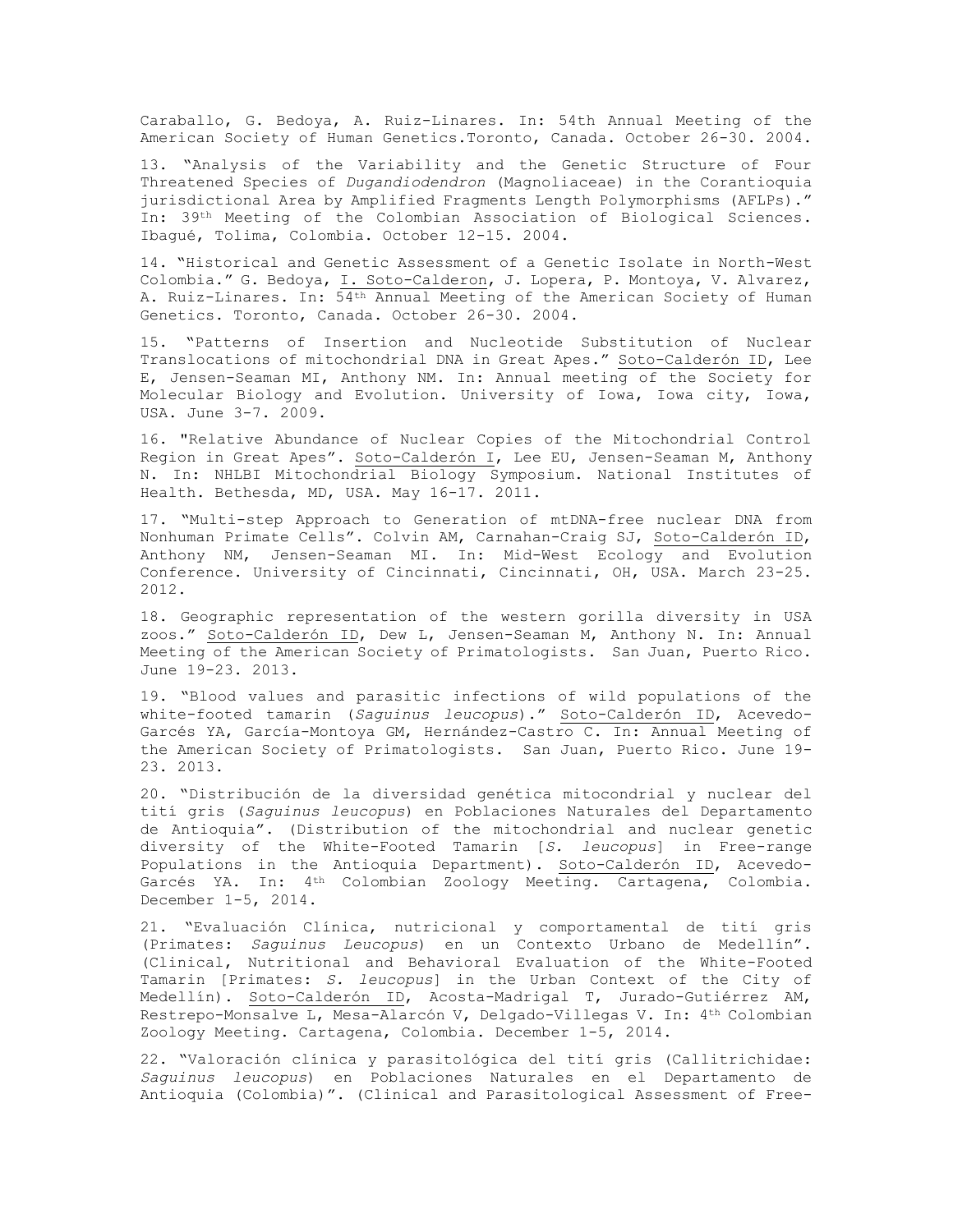Range populations of the White-Footed Tamarin [*S. leucopus*] in the Antioquia Department [Colombia]). Acevedo-Garcés YA, Álvarez-Cardona J, Vargas-Valencia V, Hernández-Castro C, García-Montoya GM, Soto-Calderón ID. In: 4th Colombian Zoology Meeting. Cartagena, Colombia. December 1- 5, 2014.

23. "Distribución actual del primate tití grís (*Saguinus leucopus*) en El Casco Urbano de Medellín y el Valle de Aburrá (VA)." (Current Distribution of the White-Footed Tamarin [*S. leucopus*] in the Urban Area of the City of Medellín and the Aburrá Valley). Gómez-Cadenas K, Acevedo-Garcés Y, Tamayo-Millán CJ, Tabares-Vélez S, Soto-Calderón ID. In: 4th Colombian Zoology Meeting. Cartagena, Colombia. December 1-5, 2014.

24. "Evidencias de hibridación entre especies de tamarinos (género *Saguinus*)." (Evidence of Hybridization between tamarin species [Genus *Saguinus*]). Soto-Calderón ID, Acevedo-Garcés YA, Restrepo-Agudelo T, Llinás-Guerrero JC, Rivillas-Puello Y, López JB. In: 3rd Latin American Meeting of Primatology. Xalapa, Veracruz, Mexico. October 28 – November 1. 2017.

25. "Taxonomía molecular y prevalencia del parásito Trypanosoma en poblaciones Naturales del Primate Tití Gris (*Saguinus leucopus*)." (Molecular Taxonomy and Prevalence of the Parasite *Trypanosoma* in Wild Populations of the primate White-footed Tamarin [*Saguinus leucopus*])." Tabares-Medina J, García JM, Soto-Calderón ID. In: 3rd Colombian Meeting of Leishmaniasis and Chagas Disease. Medellín, Colombia. March, 2018.

26. "Genome-wide SNP loci reveal effects of habitat fragmentation on silvery brown tamarin (*Saguinus leucopus*) population structure." Valencia LM, Acevedo-Garcés YA, Soto-Calderón ID, Di Fiore A. In: 87<sup>th</sup> Annual Meeting of the American Association of Physical Anthropologists. Austin, Texas, USA. April 11 – 14. 2018.

27. "Molecular diagnosis of the Nancy Ma's Night monkey (*Aotus nancymaae*) and mitochondrial genetic diversity in free-range and captive populations in Loreto, Peru." Moreno-Sierra AM, Soto-Calderón ID, Peralta-Aguilar A, Inga-Díaz G, Sánchez-Perea N, Maldonado AM. In: 2nd Peruvian Meeting of Primatology. Lima, Peru. August 14-17, 2019.

# Funded Grants

\* "A Search for Genetic Polymorphisms in the species *Myotis nigricans* (Chiroptera: Vespertilionidae). University of Antioquia. US\$5,000. Coinvestigator. 1999.

\* "Historical and Genetic Assessment of the Origin of the Population of Marinilla and Colonization Area". University of Antioquia. US\$8.300. Bank of the Republic US\$6,500. Master Student. 2000.

\* "Genetic Structure of the Current Population of San Basilio de Palenque". University of Antioquia. US\$4,800. Principal Investigator. 2002.

\* "Analysis of the Variability and the Genetic Structure of Four Threatened Species of *Dugandiodendron* (Magnoliaceae) by Using AFLPs". Corantioquia US\$5,300. University of Antioquia US\$2.800. Principal Investigator. 2003.

\* Graduate Enhancement award. Dept. Biological Sciences. UNO. 2008. US\$500. [Declined]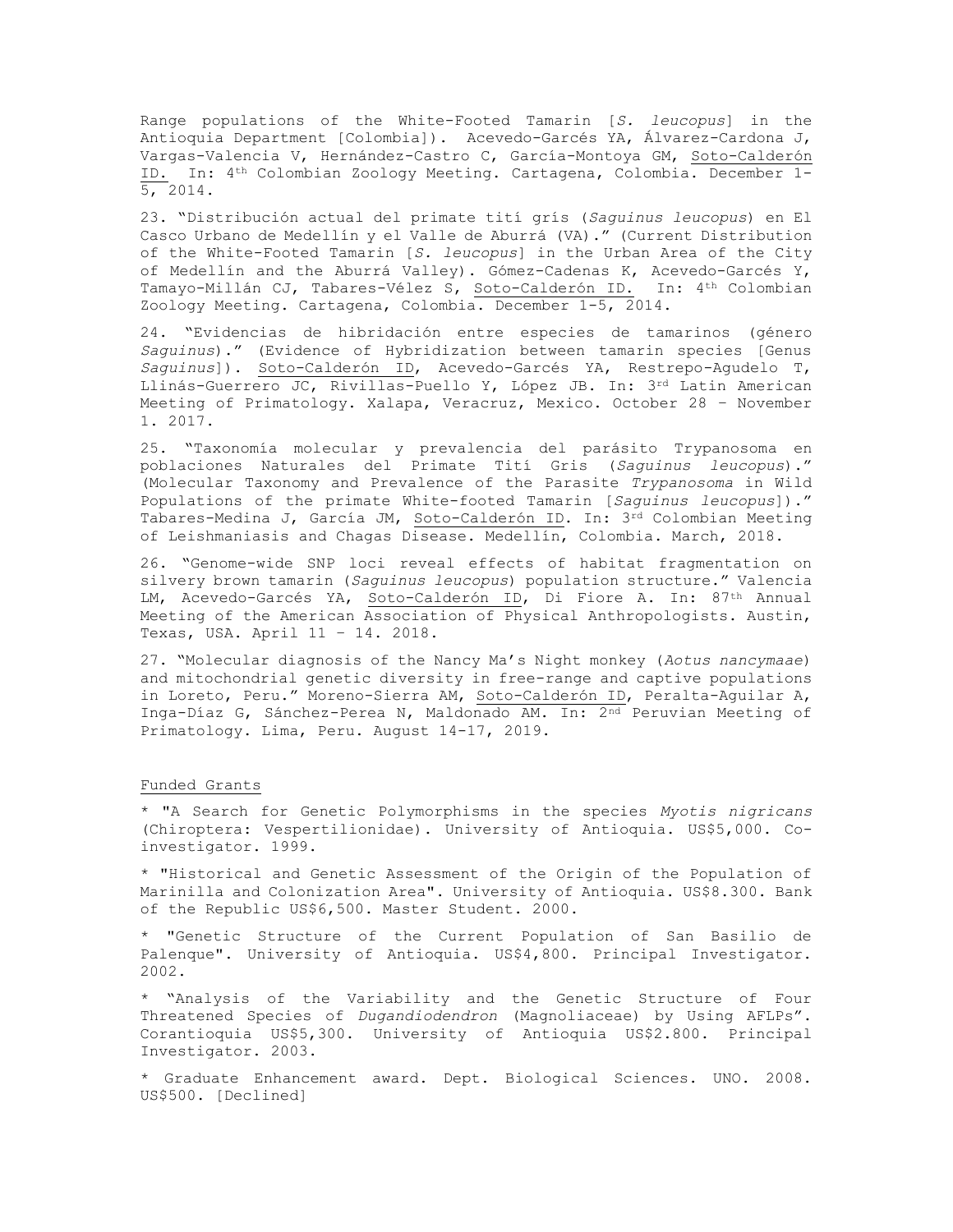\* Graduate Enhancement award. Dept. Biological Sciences. UNO. 2009. US\$1,000.00.

\* "Structure and Genetic Composition of the White-footed Tamarin *Saguinus leucopus* in Antioquia Department". University of Antioquia. US\$16,000. Principal Investigator. 2012.

\* "Monitoring of several vertebrate populations of endemic and endangered species occurring in the Hydroelectric Plants of Jaguas and San Carlos in Eastern Antioquia". ISAGEN. US\$103,000 Co-Investigator. 2012.

\* "Ecology and urban population dynamics of White-footed tamarin *Saguinus leucopus*, the primate endemic to North-West Colombia." University of Antioquia. US\$37,000. Principal Investigator. 2013.

\* "Young Investigator" award. Colciencias. US\$7,800. Principal Investigator. 2013.

\* "Genetic characterization of free-range population of the White-footed tamarins in eastern Caldas, Colombia." Corpocaldas. US\$7,500. Principal Investigator. 2015.

\* "Morphological, genetic and cytogenetic variation of heavily trafficked primates in central and western Colombia." (Stage 1)." Área Metropolitana del Valle de Aburrá. US\$18,560. Principal Investigator. 2017.

\* "Identification of terrestrial and flying species of mammals present in the Gomez creek basin, Medellín, Colombia." Medellín municipality. US\$3,400. Principal Investigator. 2017.

\* "Bi-national strategy for the conservation of the genus *Aotus* at the Colombian – Peruvian border." The Rufford Foundation. US\$21,300. Coinvestigator. 2017.

\* "Processing of Biodiversity and Ecosystemic Services in River Basins of Interest for Generation of Electric Power by Empresas Públicas de Medellín." Empresas Públicas de Medellín. US\$3,078,300. Coinvestigator. 2017.

\* "Morphological, genetic and cytogenetic variation of heavily trafficked primates in central and western Colombia." (Stage 2)." Área Metropolitana del Valle de Aburrá. US\$5,400. Principal Investigator. 2018.

\* "Genetic Assessment and Conservation of Highly Trafficked Primates in Colombia: The case of the Red Howler Monkey." University of Antioquia. US\$16,000. Principal Investigator. 2018.

#### Awards and Honors

\* Dean's List 1994, 1998, 1999. School of Natural and Exact Sciences. University of Antioquia.

\* Teaching Assistant. Laboratory of Zoology. Biology Department. University of Antioquia, Medellín, Colombia. 1996.

\* "Young Investigator" award to undergraduate students. University of Antioquia. 1997.

\* Scholarship in the Course: Techniques in Molecular Genetics for Conservation and Manage of Biodiversity. International Center for Tropical Agriculture and Humboldt Institution. Palmira, Colombia. 1998.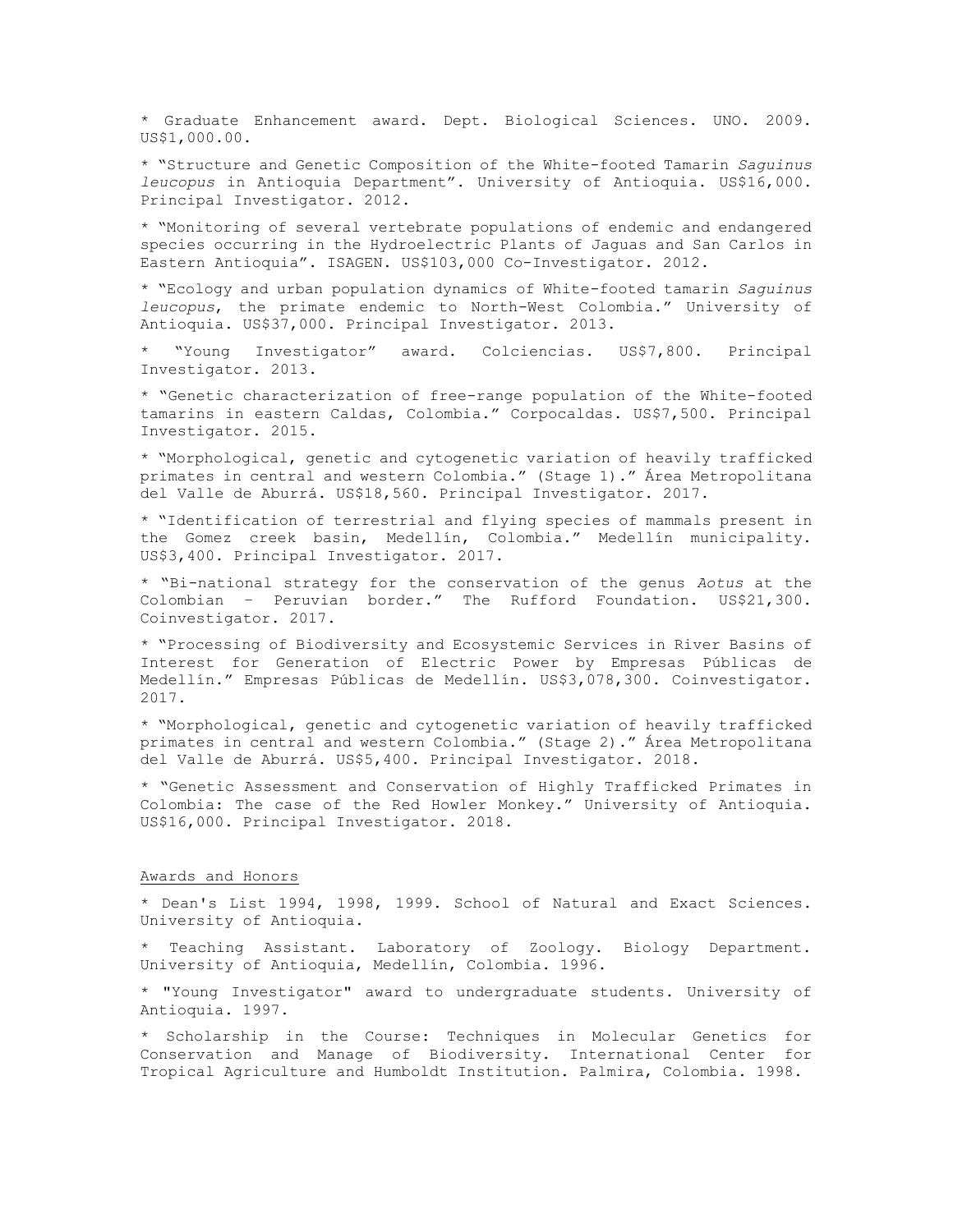\* "Mention of Honor" for undergraduate research project: "Evolutionary Study of the Colombian Amerind Populations from RFLPs of mtDNA". School of Natural and Exact Sciences, University of Antioquia. 1999.

\* "Mention of Honor" for Best undergraduate research project. 34th Meeting of the Colombian Society of Biological Sciences. Cali, Colombia. 1999.

\* "Student Investigation Award of the University of Antioquia". Area: Health Sciences". First Place, 1999.

\* Best Presentation award, category Genetics and Biotechnology. The 35th Meeting of the Colombian Society of Biological Sciences. Medellín, Colombia. 2000.

\* "Investigation Award of the University of Antioquia" for best publication "Strong Amerind/White Bias and a Possible Sephardic Contribution among the Founders of a Population in Norhwest Colombia [Am. J. Hum. Genet. 67 (5): 1287-1295]". 2001.

\* "Honorary Member" of the Society of Neuropsicopharmacology of the Litoral, Argentina.

\* "Mention of Honor" from Foundation Alejandro Ángel-Escobar for the research "Genetic Diversity of the Colombian Population: A New Perspective about Our History and Implications for the Medicine in Colombia". Award of Sciences, Foundation Alejandro Ángel-Escobar. 2001.

\* "Award Héctor Ortega-Arbeláez" for best publication in the Revista Colombiana de Psiquiatría, by the article entitled: "Loci Genéticos Asociados al Trastorno Bipolar: Estudios en Población Colombiana. [30 (3): 239-247. 2001.]" (Genetic Loci associated with Bipolar Disorder: A Study in the Colombian Population). 2002.

\* Public Competition of Merits for new faculty. University of Antioquia, 200 years. 2002. Commission for doctoral studies. Biology Institute. University of Antioquia, Medellín, Colombia. 2003-present.

\* Doctoral scholarship, ALAN Program, European Commission. University of Ferrara, Ferrara, Italy. 2004. [Declined]

\* Crescent City Scholarship for doctoral studies, University of New Orleans. 2005-2009.

\* Teaching Assistant. Contemporary Lab. University of New Orleans. 2005- 2007; 2011.

\* Research Assistant. Nicola Anthony's Lab. University of New Orleans. 2007-2011.

\* Fellowship for Summer School in Statistical Genetics. Raleigh, North Carolina. May 2005.

\* Dee Saunders Dundee Memorial Award in the area of Ecology and Evolutionary Biology. University of New Orleans, 2011.

\* Member of the Evaluation Committee. Faculty positions in Evolution at the Industrial University of Santander (UIS). September, 2013.

\* Member of the Evaluation Committee. Best Undergraduate Research Award – Otto de Greiff. August, 2016.

Former and Current Students

*Doctoral Students:*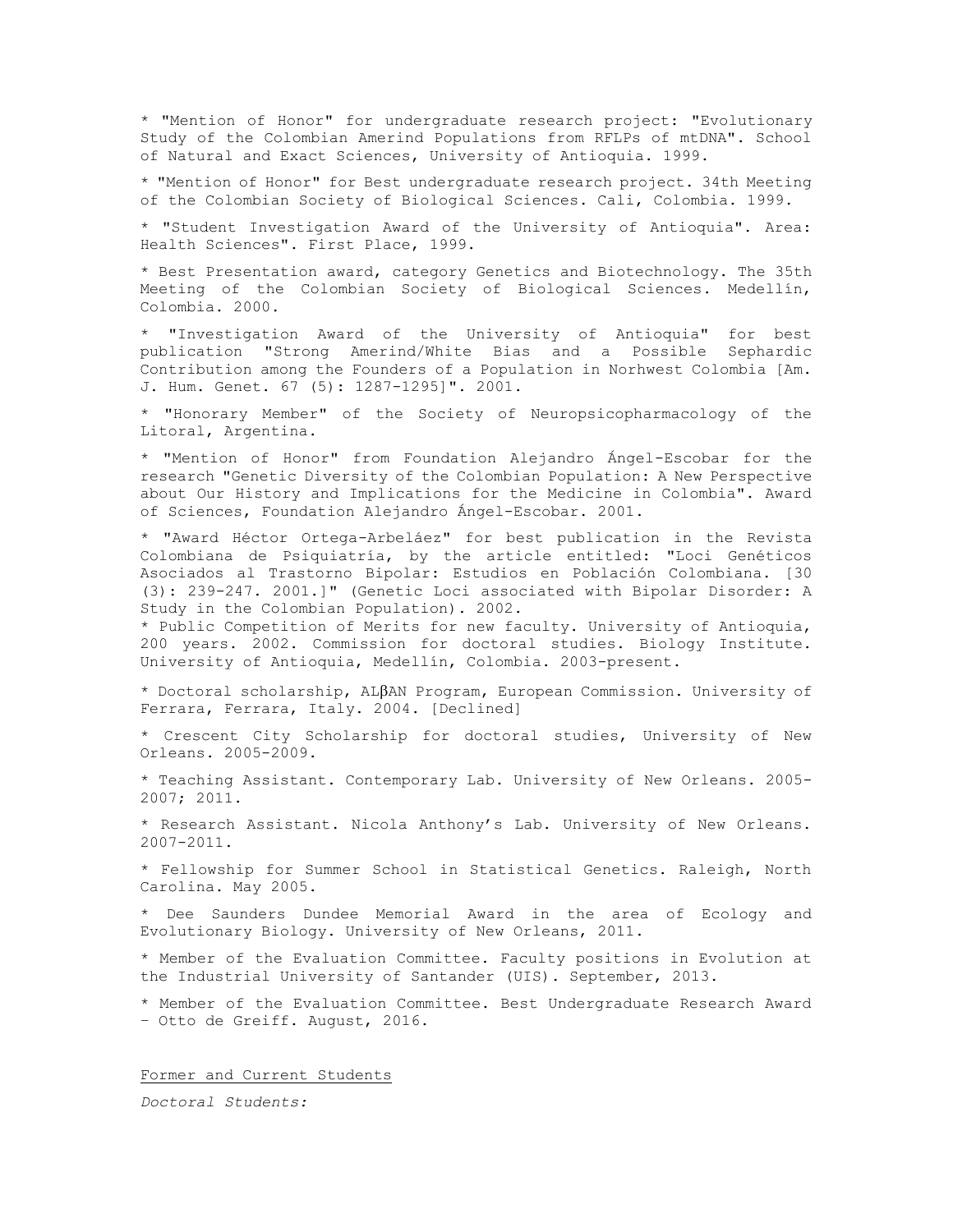Acevedo-Garcés, Yuliet Andrea. (Current). Conservation Genetics of the White-footed Tamarin *Saguinus leucopus* (Family: Cebidae). Biology Institute. Medellín. University of Antioquia.

*MSc Students:*

\* Acevedo-Garcés, Yuliet Andrea. 2015. Genetic Composition and Veterinary Valoration of Wild Populations of the White-footed tamarin (*Saguinus leucopus*). Biology Institute. Medellín. University of Antioquia.

\* Ramírez-Guerra, Natalia. 2016. Phylogenetic Characterization of the Tortoise *Cryptochelys leucostoma postinguinale* (Testudines: Kinosternidae). School of Agricultural Sciences. Medellín. University of Antioquia.

\* Herrera-Pérez, Juliana. (Current). Genetic Structure and Diversity of *Brycon henni* (Eigenmann 1913) at Different Scales in the Cauca River Basin.

\* Moreno-Moreno, Alejandra María. (Current). Genetica and Phylogeographic Assessment of the Red Howler Monkey (*Alouatta seniculus*) in Colombia. Biology Institute. Medellín. University of Antioquia.

\* Holguín-Osorio, Martín. (Current). Monitoring of Biodiversity Using Non-Lethal Methods: Metabarcoding of ichthyofauna in Andean Environments.

*Undergraduate Students:*

\* Sáenz Pablo. 2002. Analysis of the Genetic Variability and Population Structure of Four Threatened Species of *Dugandiodentron* (Magnoliaceae) through AFLPs. Biology Institute, University of Antioquia. Medellín.

\* Vargas-Valencia, Vanesa. 2014. Undergraduate Research: Description of the Endoparasite Diversity of the White-Footed Tamarin (Callithrichidae: *Saguinus leucopus*) in Three Environments: Urban, Rural and Captivity. Biology Institute, University of Antioquia. Medellín.

\* Londoño-Díaz, Natalia. 2014. Undergraduate Research: Optimization of an Automated Relatedness Test for Bovine Cattle SENEPOL and Buffalo. Biology Institute, University of Antioquia. Medellín.

\* Gil-Tobón, Carlos Andrés. 2015. Distribution of the Genetic Diversity of *Enterolobium cyclocarpum* (Fabaceae) in a Tropical Dry Forest of Colombia. Biology Institute, University of Antioquia. Medellín.

\* Franco-Gutiérrez, Lady Johana. 2015. Implementation of a Molecular Sexing Method in the Great Green Macaw (Psittacidae: *Ara Ambiguus*) and other Species in the Genus *Ara*. Biology Institute, University of Antioquia. Medellín.

\* Tabares-Vélez, Santiago. 2015. A Contrast of the Mitochondrial Genetic Diversity of the Red Howler Monkey (*Alouatta seniculus*) in Captivity and the Wild and Implications in Conservation. Biology Institute, University of Antioquia. Medellín.

\* Tamayo-Millán, Carlos. 2015. Evaluation of the Genetic Response of the White-footed Tamarin (*Saguinus leucopus*) to Habitat Fragmentation Caused by Urbanization Processes in the Aburrá Valley. Biology Institute, University of Antioquia. Medellín.

\* Tabares-Medina, Juliana. 2016. Molecular Taxonomy and Prevalence of the parasite *Trypanosoma* in Wild Populations of White-footed tamarin (*Saguinus leucopus*). Biology Institute, University of Antioquia. Medellín.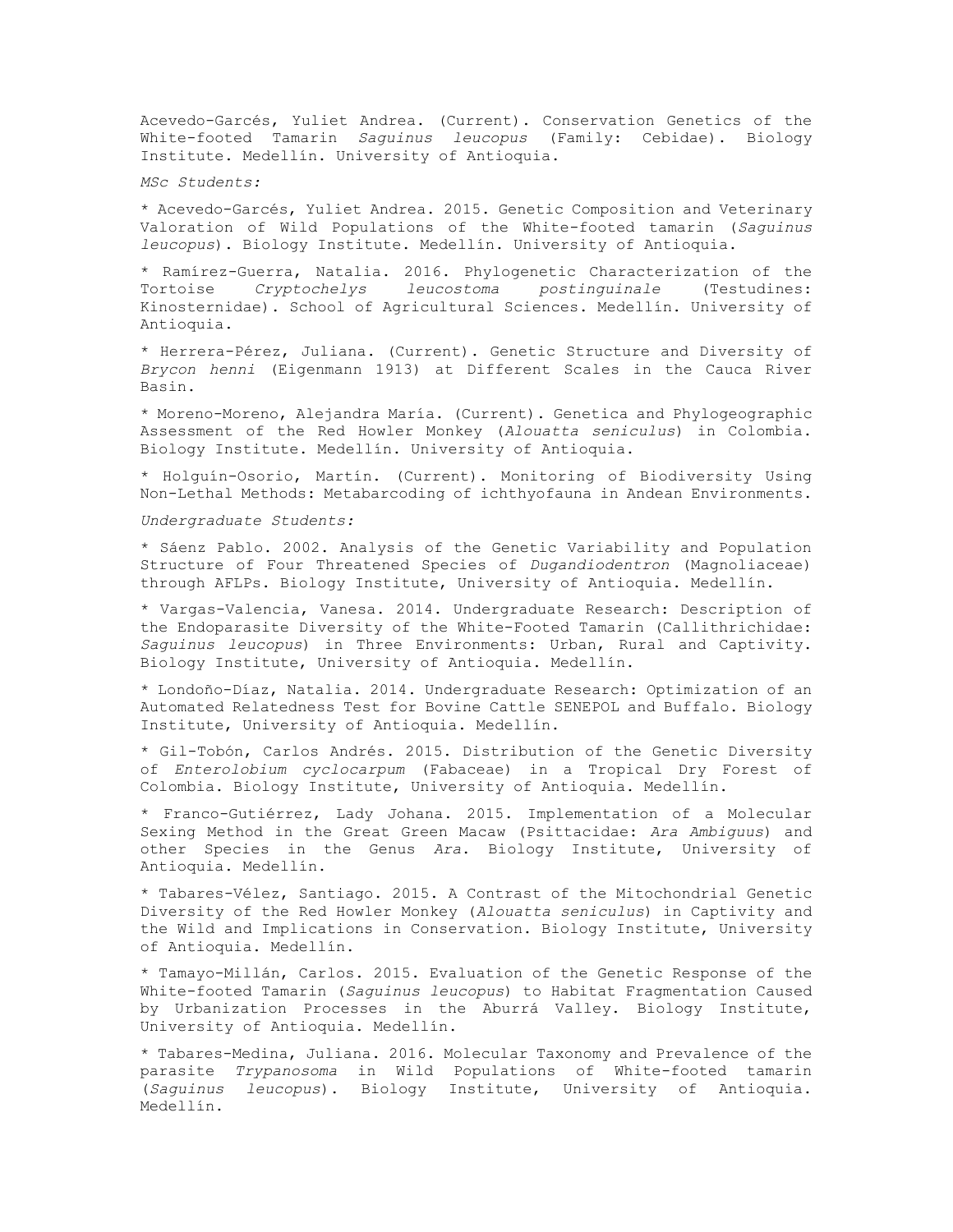\* Martínez-Rivera, Leidys Johanis. 2016. Evaluation of the Gastrointestinal and Hematological Parasite Community of the White-footed tamarin (Cebidae: *Saguinus leucopus*) in North Antioquia Department. Biology Institute, University of Antioquia. Caucasia.

\* Muñoz-Mora, Maria Laura. 2016. Status of ex- situ conservation programs of neotropical primates and the importance of studbooks. University EAFIT. Medellín.

\* Botero-Ospina, Érika Andrea. 2018. Monitoring of release actions of primates: Conservation and education in an urban environment. University of Quindío. Armenia.

\* Moreno-Sierra, Alejandra María. 2018. Evaluation the genetic diversity and population structure of Aberdeen angus - new type in contrast to Scottish Aberdeen angus - old type in the departments of Huila y Cundinamarca – Colombia. Biology Institute, University of Antioquia. Medellín.

\* Saldarriaga-Ramírez, Juan David. 2019. Phylogenetic position, genética variation and conservation status of the Medellín's carbonero tree (*Calliandra medellinensis*). Biology Institute, University of Antioquia. Medellín.

\* García-Blandón, Katherine. 2020. Molecular identification and diagnosis of *Trypanosoma* spp. in wild and captive populations of non-human primates from North West Colombia. Biology Institute, University of Antioquia. Medellín.

\* Mejía-Estrada, Manuela. (Current). Implementation of a Genetic Barcode Approach for the Ichthyology Collection of the University of Antioquia. Biology Institute, University of Antioquia. Medellín.

\* Salazar-Meneses, Maria Fernanda. (Current). Assessment of Potential Hybridization between the Howler Monkey Species *Alouatta palliata* and *Alouatta seniculus* in a Contact Zone in Northwest Colombia. Biology Institute, University of Antioquia. Medellín.

\* Ávila-García, Ana María. (Current). Illustrated Guide to Mammals of the University of Antioquia campuses in Medellín.

## Journal Peer Reviewer

- \* Actualidades Biológicas
- \* African Journal of Biotechnology.
- \* American Journal of Primatology.
- \* BMC Genetics.
- \* Ecology & Evolution.
- \* Genetica.
- \* Journal of Basic and Clinical Physiology and Pharmacology.
- \* Revista Colombiana de Ciencias Pecuarias.
- \* Revista Colombiana de Entomología.
- \* Revista Veterinaria y Zootecnia Universidad de Caldas.
- \* Tropical Conservation Science.